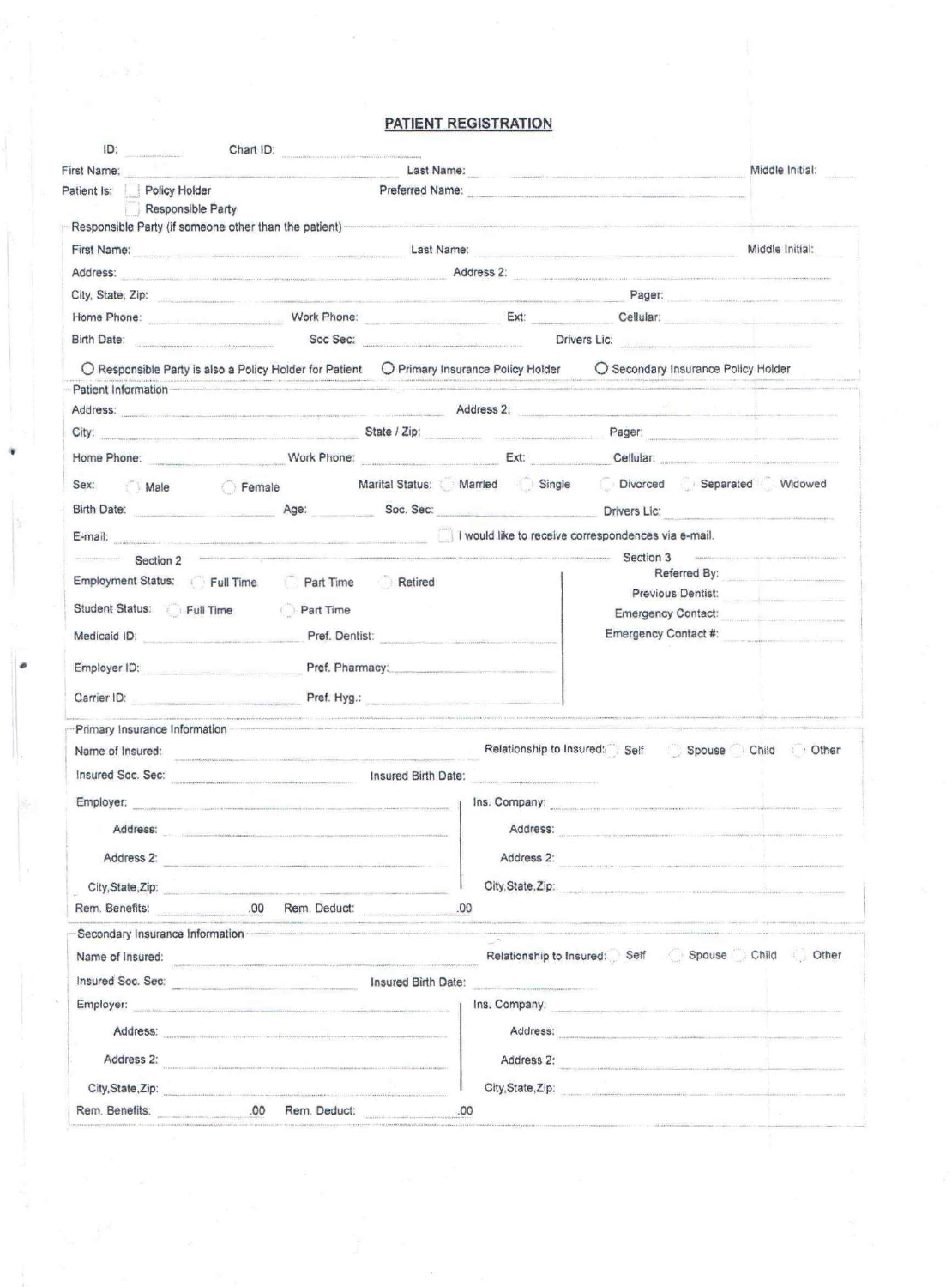#### **MEDICAL HISTORY**

| Although dental personnel primarily treat the area in and around your mouth, your mouth is a part of your entire body. Health problems that you may<br>have, or medication that you may be taking, could have an important interrelationship with the dentistry you will receive. Thank you for answering the<br>following questions. |                                                        |                          |                                                            |                                                                                                                                                                                                                                |                                                 |                        |
|---------------------------------------------------------------------------------------------------------------------------------------------------------------------------------------------------------------------------------------------------------------------------------------------------------------------------------------|--------------------------------------------------------|--------------------------|------------------------------------------------------------|--------------------------------------------------------------------------------------------------------------------------------------------------------------------------------------------------------------------------------|-------------------------------------------------|------------------------|
| Are you under a physician's care now?                                                                                                                                                                                                                                                                                                 |                                                        | Yes<br>No                |                                                            |                                                                                                                                                                                                                                |                                                 |                        |
| Have you ever been hospitalized or had a major operation?                                                                                                                                                                                                                                                                             |                                                        | Yes<br>No                |                                                            | If yes, please explain:                                                                                                                                                                                                        |                                                 |                        |
| If yes, please explain:<br>Have you ever had a serious head or neck injury?<br>Yes<br>No                                                                                                                                                                                                                                              |                                                        |                          |                                                            |                                                                                                                                                                                                                                |                                                 |                        |
| Are you taking any medications, pills, or drugs?                                                                                                                                                                                                                                                                                      |                                                        | Yes<br>No                |                                                            | If yes, please explain: The annual state of the state of the state of the state of the state of the state of the state of the state of the state of the state of the state of the state of the state of the state of the state |                                                 |                        |
| Do you take, or have you taken, Phen-Fen or Redux?<br>Have you ever taken Fosamax, Boniva, Actonel or any<br>other medications containing bisphosphonates?                                                                                                                                                                            |                                                        | Yes<br>No<br>Yes<br>No   |                                                            |                                                                                                                                                                                                                                |                                                 |                        |
|                                                                                                                                                                                                                                                                                                                                       |                                                        | No<br>Yes                |                                                            |                                                                                                                                                                                                                                |                                                 |                        |
| Are you on a special diet?<br>Do you use tobacco?                                                                                                                                                                                                                                                                                     |                                                        | Yes<br>No                |                                                            |                                                                                                                                                                                                                                |                                                 |                        |
|                                                                                                                                                                                                                                                                                                                                       | Do you use controlled substances?                      | Yes<br>No                |                                                            |                                                                                                                                                                                                                                |                                                 |                        |
| Women: Are you<br>Pregnant/Trying to get pregnant? Yes No                                                                                                                                                                                                                                                                             |                                                        |                          | Taking oral contraceptives? Yes No                         |                                                                                                                                                                                                                                | Nursing? Yes No                                 |                        |
| Are you allergic to any of the following?                                                                                                                                                                                                                                                                                             |                                                        |                          |                                                            |                                                                                                                                                                                                                                |                                                 |                        |
| Aspirin<br>Penicillin                                                                                                                                                                                                                                                                                                                 | Codeine                                                | <b>Local Anesthetics</b> | Acrylic                                                    | Metal                                                                                                                                                                                                                          | Latex                                           | Sulfa drugs            |
| Other If yes, please explain:                                                                                                                                                                                                                                                                                                         |                                                        |                          |                                                            |                                                                                                                                                                                                                                |                                                 |                        |
| Do you have, or have you had, any of the following?<br><b>AIDS/HIV Positive</b><br>No<br>Yes.                                                                                                                                                                                                                                         | Cortisone Medicine                                     | Yes                      | Hemophilia<br>No                                           | <b>No</b><br>Yes                                                                                                                                                                                                               | <b>Radiation Treatments</b>                     | Yes<br>No              |
| Alzheimer's Disease<br>Yes<br>No                                                                                                                                                                                                                                                                                                      | <b>Diabetes</b>                                        | Yes                      | No<br><b>Hepatitis A</b>                                   | Yes<br>No                                                                                                                                                                                                                      | Recent Weight Loss                              | Yes<br>No              |
| No<br>Anaphylaxis<br>Yes                                                                                                                                                                                                                                                                                                              | <b>Drug Addiction</b>                                  | Yes                      | No<br>Hepatitis B or C                                     | Yes<br>No                                                                                                                                                                                                                      | Renal Dialysis                                  | Yes<br><b>No</b>       |
| Anemia<br>Yes<br>No                                                                                                                                                                                                                                                                                                                   | Easily Winded                                          | Yes                      | No<br><b>Herpes</b>                                        | Yes<br>No.                                                                                                                                                                                                                     | Rheumatic Fever                                 | Yes<br>No              |
| No<br>Yes<br>Angina                                                                                                                                                                                                                                                                                                                   | Emphysema                                              | Yes                      | No<br><b>High Blood Pressure</b>                           | Yes<br>No                                                                                                                                                                                                                      | Rheumatism                                      | Yes<br>No              |
| Arthritis/Gout<br>Yes<br>No                                                                                                                                                                                                                                                                                                           | Epilepsy or Seizures                                   | Yes                      | No<br><b>High Cholesterol</b>                              | Yes<br>No                                                                                                                                                                                                                      | Scarlet Fever                                   | Yes<br>No              |
| No<br>Artificial Heart Valve<br>Yes                                                                                                                                                                                                                                                                                                   | <b>Excessive Bleeding</b>                              | Yes                      | No.<br><b>Hives or Rash</b>                                | Yes<br>No                                                                                                                                                                                                                      | Shingles                                        | No<br>Yes              |
| Artificial Joint<br>Yes<br>No                                                                                                                                                                                                                                                                                                         | <b>Excessive Thirst</b>                                | Yes                      | No<br>Hypoglycemia                                         | Yes<br>No                                                                                                                                                                                                                      | Sickle Cell Disease                             | Yes<br>No              |
| Asthma<br>Yes<br>No<br>Yes<br><b>No</b><br><b>Blood Disease</b>                                                                                                                                                                                                                                                                       | <b>Fainting Spells/Dizziness</b><br>Frequent Cough     | Yes<br>Yes               | Irregular Heartbeat<br>No<br>No<br>Kidney Problems         | Yes<br>No<br>Yes<br>No.                                                                                                                                                                                                        | Sinus Trouble<br>Spina Bifida                   | Yes<br>No<br>Yes<br>No |
| <b>Blood Transfusion</b><br>Yes<br>No                                                                                                                                                                                                                                                                                                 | Frequent Diarrhea                                      | Yes                      | No<br>Leukemia                                             | No<br>Yes                                                                                                                                                                                                                      | Stomach/Intestinal Disease                      | Yes<br>No              |
| Breathing Problem<br>No<br>Yes                                                                                                                                                                                                                                                                                                        | Frequent Headaches                                     | Yes                      | Liver Disease<br>No                                        | Yes<br>No                                                                                                                                                                                                                      | Stroke                                          | Yes<br>No              |
| No<br><b>Bruise Easily</b><br>Yes                                                                                                                                                                                                                                                                                                     | Genital Herpes                                         | Yes                      | Low Blood Pressure<br>No                                   | Yes<br>No                                                                                                                                                                                                                      | Swelling of Limbs                               | Yes<br>No              |
| Cancer<br>Yes<br><b>No</b>                                                                                                                                                                                                                                                                                                            | Glaucoma                                               | Yes                      | No<br>Lung Disease                                         | Yes<br>No                                                                                                                                                                                                                      | <b>Thyroid Disease</b>                          | Yes<br>No              |
| Yes<br>No<br>Chemotherapy                                                                                                                                                                                                                                                                                                             | <b>Hay Fever</b>                                       | Yes                      | Mitral Valve Prolapse<br>No.                               | Yes<br>No                                                                                                                                                                                                                      | Tonsilitis                                      | Yes<br>No              |
| <b>Chest Pains</b><br>Yes<br>No                                                                                                                                                                                                                                                                                                       | Heart Attack/Failure                                   | Yes                      | No<br>Osteoporosis                                         | Yes<br>No                                                                                                                                                                                                                      | <b>Tuberculosis</b><br><b>Tumors or Growths</b> | Yes<br>No<br>Yes<br>No |
| Cold Sores/Fever Blisters<br>Yes<br>No                                                                                                                                                                                                                                                                                                | <b>Heart Murmur</b>                                    | Yes                      | No<br>Pain in Jaw Joints                                   | Yes<br>No                                                                                                                                                                                                                      | Ulcers                                          | Yes<br>No              |
| Congenital Heart Disorder<br>Yes<br>No<br>Convulsions<br>Yes<br>No                                                                                                                                                                                                                                                                    | <b>Heart Pacemaker</b><br><b>Heart Trouble/Disease</b> | Yes<br>Yes               | No<br>Parathyroid Disease<br><b>No</b><br>Psychiatric Care | Yes<br>No<br>Yes<br>No                                                                                                                                                                                                         | Venereal Disease                                | Yes<br>No              |
| Have you ever had any serious illness not listed above? @ Yes @ No                                                                                                                                                                                                                                                                    |                                                        |                          |                                                            |                                                                                                                                                                                                                                | Yellow Jaundice                                 | Yes<br>No              |
| de de la companya de la companya de la companya de la companya de la companya de la companya de la companya de<br>Comments:                                                                                                                                                                                                           |                                                        |                          |                                                            |                                                                                                                                                                                                                                |                                                 |                        |
|                                                                                                                                                                                                                                                                                                                                       |                                                        |                          |                                                            |                                                                                                                                                                                                                                |                                                 |                        |
|                                                                                                                                                                                                                                                                                                                                       |                                                        |                          |                                                            |                                                                                                                                                                                                                                |                                                 |                        |
|                                                                                                                                                                                                                                                                                                                                       |                                                        |                          |                                                            |                                                                                                                                                                                                                                |                                                 |                        |
|                                                                                                                                                                                                                                                                                                                                       |                                                        |                          |                                                            |                                                                                                                                                                                                                                |                                                 |                        |
|                                                                                                                                                                                                                                                                                                                                       |                                                        |                          |                                                            |                                                                                                                                                                                                                                |                                                 |                        |
| To the best of my knowledge, the questions on this form have been accurately answered. I understand that providing incorrect information can be                                                                                                                                                                                       |                                                        |                          |                                                            |                                                                                                                                                                                                                                |                                                 |                        |
| dangerous to my (or patient's) health. It is my responsibility to inform the dental office of any changes in medical status.                                                                                                                                                                                                          |                                                        |                          |                                                            |                                                                                                                                                                                                                                |                                                 |                        |
| SIGNATURE OF PATIENT, PARENT, or GUARDIAN CONTINUES AND RESIDENCE OF PATIENT AND RESIDENCE OF PATIENT AND RESIDENCE OF A SAMPLE OF THE STATE OF THE STATE OF THE STATE OF THE STATE OF THE STATE OF THE STATE OF THE STATE OF                                                                                                         |                                                        |                          |                                                            |                                                                                                                                                                                                                                | DATE                                            |                        |
|                                                                                                                                                                                                                                                                                                                                       |                                                        |                          |                                                            |                                                                                                                                                                                                                                |                                                 |                        |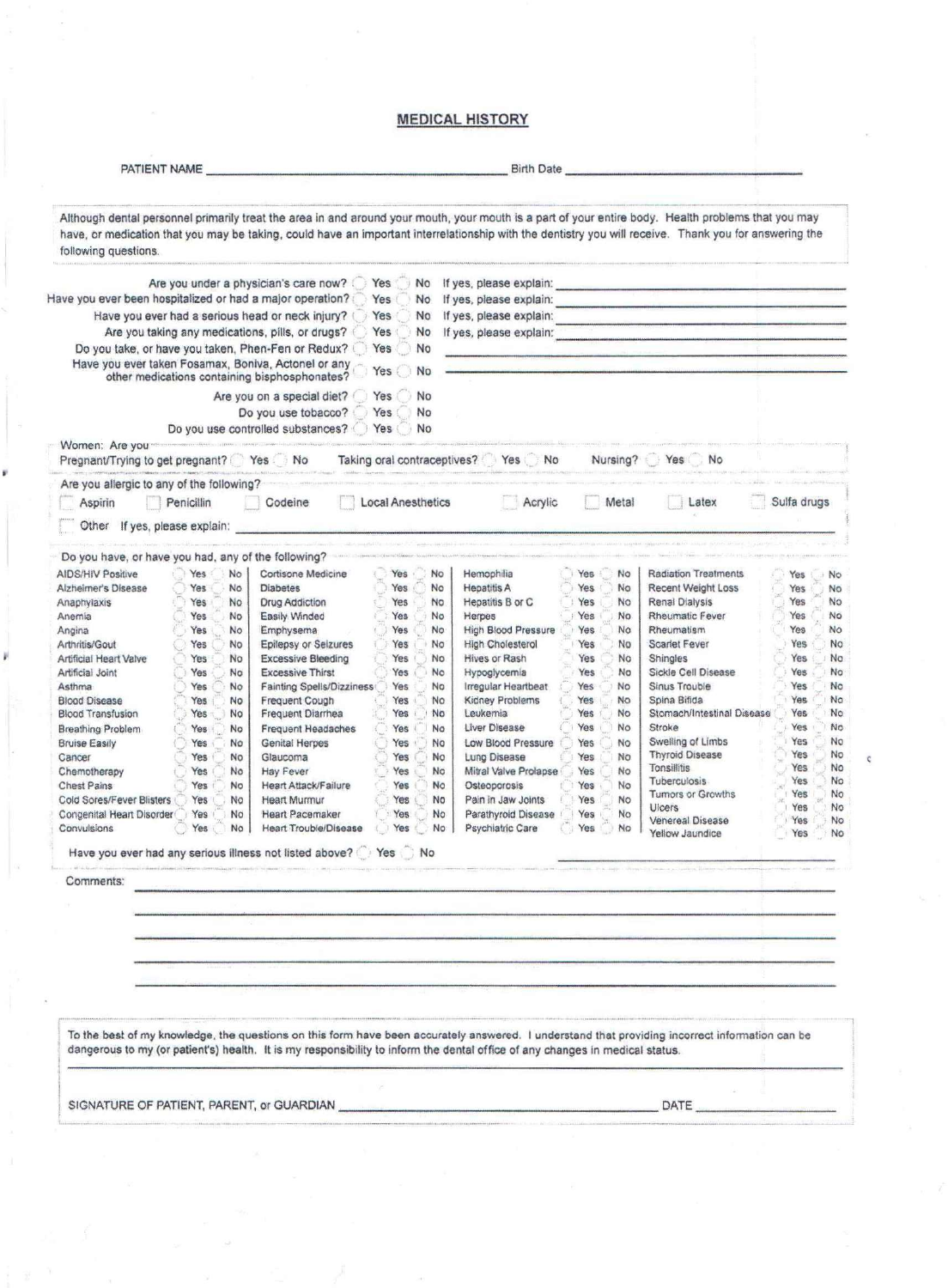# CREATIVESMILES F A MIL Y DENTISTRY

## **ACKNOWLEDGEMENT OF RECEIPT OF NOTICE OF PRIVACY PRACTICES**

\*\*You May Refuse to Sign This Acknowledgement\*\*

•

|                    | <u> Angelse von de Stadt andere som en der der stadt angelse von de stadt angelse von de stadt angelse von de sta</u> | have received a copy of this office's Notice of |
|--------------------|-----------------------------------------------------------------------------------------------------------------------|-------------------------------------------------|
| Privacy Practices. |                                                                                                                       |                                                 |
|                    |                                                                                                                       |                                                 |
|                    | <b>Printed Name</b>                                                                                                   |                                                 |
|                    | Signature                                                                                                             |                                                 |
| Date               |                                                                                                                       |                                                 |
|                    | والمستحدث والمتحاول والمستحدث والمتحدث والمتحدث<br>For Office Use Only                                                |                                                 |
|                    |                                                                                                                       |                                                 |
|                    | We attempted to obtain written acknowledgement of receipt of our Notice of Privacy Practices but could not obtain     |                                                 |
| because:           |                                                                                                                       |                                                 |
|                    | $\Box$ Individual refused to sign                                                                                     |                                                 |
|                    | $\Box$ Communication barrier prohibited obtaining the Acknowledgement                                                 |                                                 |
|                    | $\Box$ An emergency situation prevented us from obtaining acknowledgement                                             |                                                 |
|                    | $\Box$ Other (Please specify)                                                                                         |                                                 |
|                    |                                                                                                                       |                                                 |
|                    |                                                                                                                       |                                                 |
|                    |                                                                                                                       |                                                 |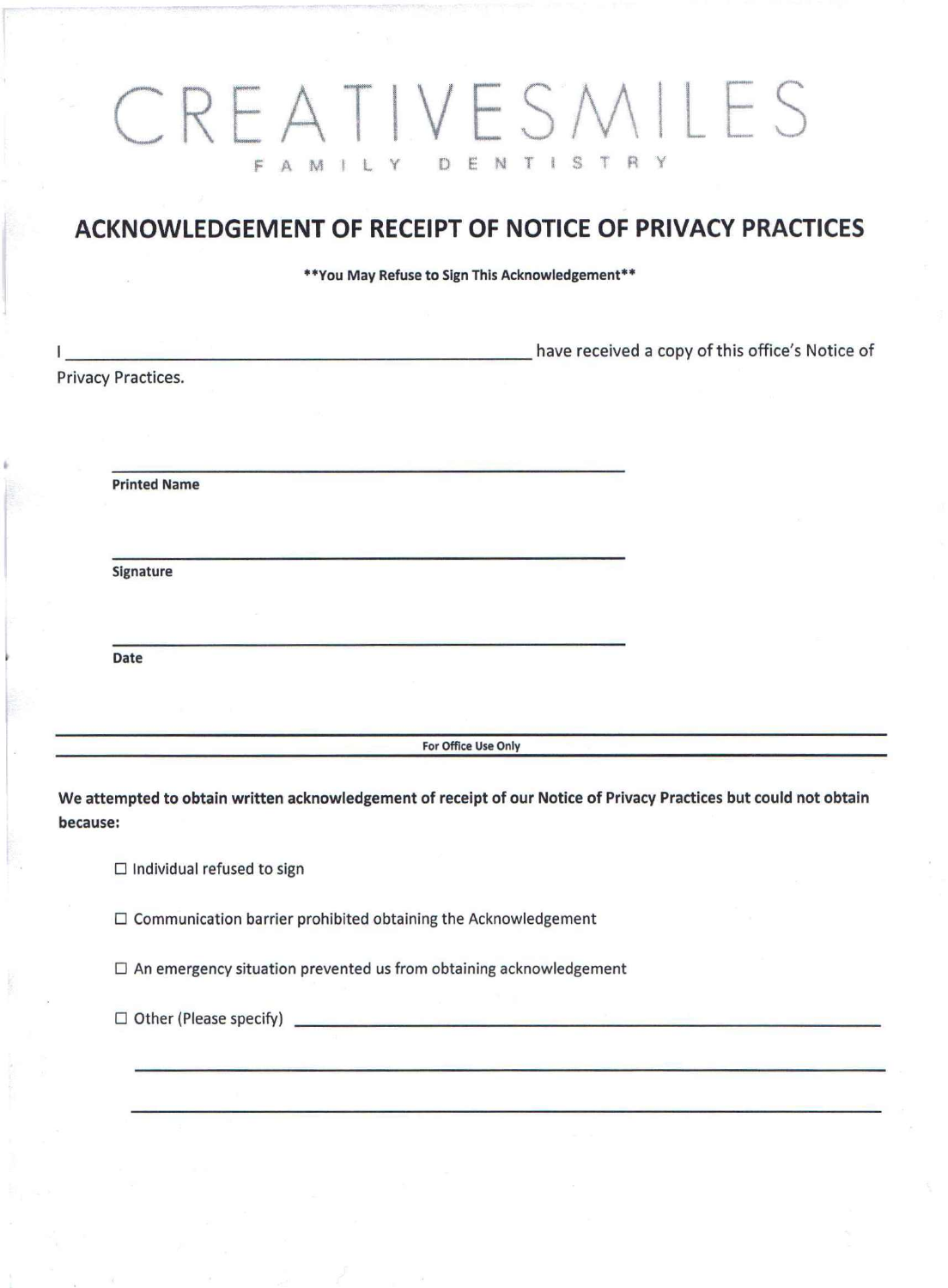# CREATIVESMILES F A M I L Y D E N T I S T R Y

### **Office Policies**

#### **Financial**

We are committed to providing you with excellent care. Our financial arrangements are based on an open and honest discussion of recommended treatment options, respective fees and patients' financial capabilities.

Payments-Payment is due in full at time of services unless prior financial arrangements have been made. We offer several payment options:

- Cash
- **Checks**
- Visa/Mastercard
- Care Credit™
- Jet Pay<sup>m</sup>/Monthly payment plans in accordance with office guidelines

**Payment Schedules-** Schedules can be arranged to accommodate a patients needs. We offer Care Credit™ and Jet Pay'M.

**Insurance-** Our office is committed to helping our patients maximize their benefits, because insurance policies vary greatly we can **estimate** your coverage in good faith but we cannot **guarantee** your coverage. Some insurance companies arbitrarily select services they cover. As a service to our patients we will manage all claim submission on your behalf. If you have any questions, our knowledgeable staff is always available.

**Service Charges-**If a payment schedule has not been arranged, it is the policy of our office to charge 2% interest monthly and/or a billing charge to all accounts over 60 days past due. There will be a \$40.00 fee for returned checks upon notification to us by the bank.

**Collection-** Fees incurred to collect outstanding payment will be billed to and payable by the Responsible Party listed on account.

**Minors-** Payment for services for treatment of minors can be made by cash, check, or credit card and is the responsibility of the adult accompanying the minor.

#### **Missed Appointments**

Once an appointment has been made, that time has been reserved specifically for you. We reserve the right to charge a \$30.00 for all canceled or missed appointments without 24 notice.

**Signature Office Administrator**

**Printed Name Date**